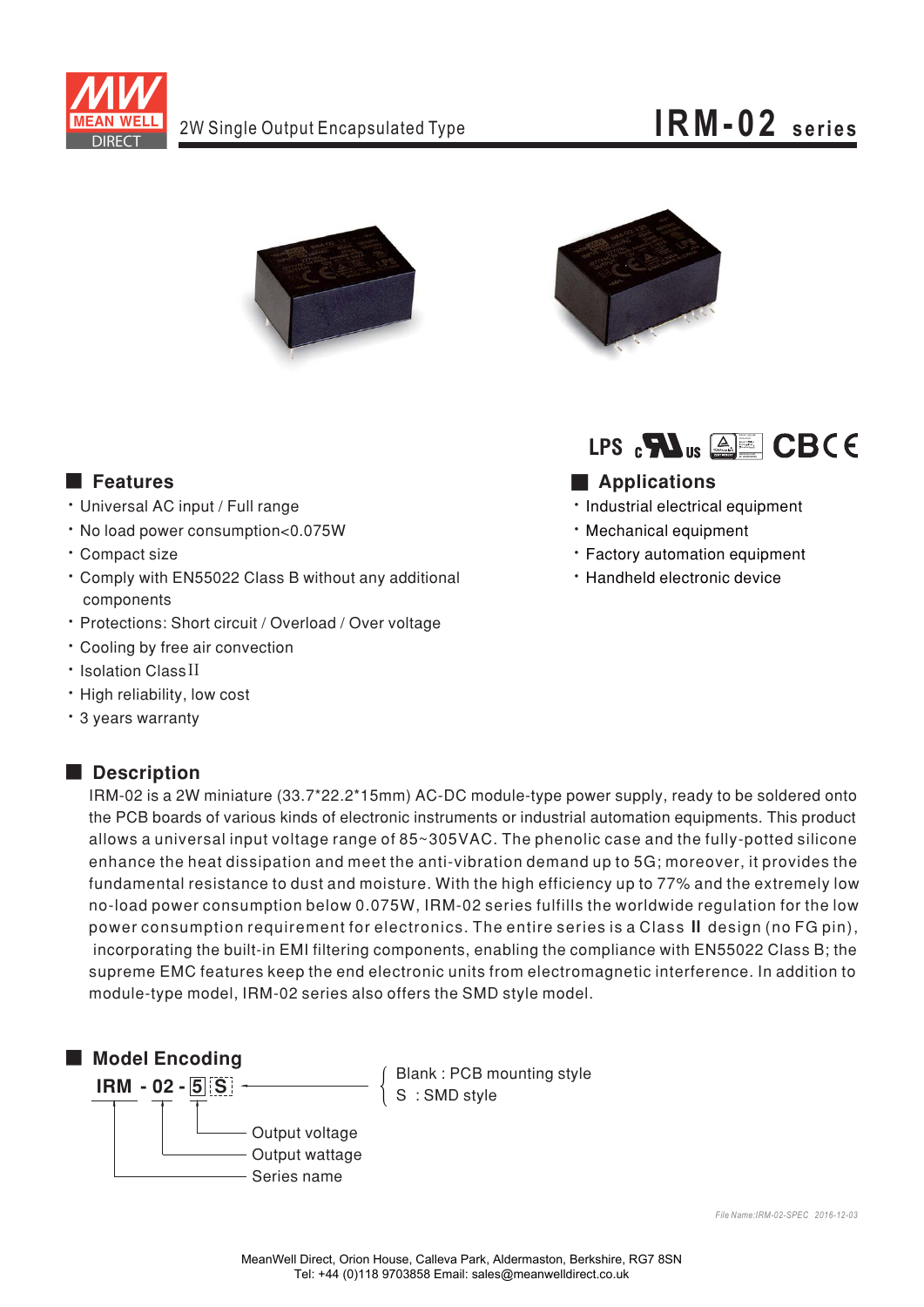

#### **SPECIFICATION**

| <b>MODEL</b>                      |                                                                                                                                                                                                                                                                                                                                                   | IRM-02-3.3                                                                                | <b>IRM-02-5</b>                                        | IRM-02-9       | <b>IRM-02-12</b> | IRM-02-15                                      | <b>IRM-02-24</b>  |
|-----------------------------------|---------------------------------------------------------------------------------------------------------------------------------------------------------------------------------------------------------------------------------------------------------------------------------------------------------------------------------------------------|-------------------------------------------------------------------------------------------|--------------------------------------------------------|----------------|------------------|------------------------------------------------|-------------------|
| <b>OUTPUT</b>                     | <b>DC VOLTAGE</b>                                                                                                                                                                                                                                                                                                                                 | 3.3V                                                                                      | 5V                                                     | 9V             | 12V              | <b>15V</b>                                     | <b>24V</b>        |
|                                   | <b>RATED CURRENT</b>                                                                                                                                                                                                                                                                                                                              | 600mA                                                                                     | 400 <sub>m</sub> A                                     | 222mA          | 167mA            | 133mA                                          | 83mA              |
|                                   | <b>CURRENT RANGE</b>                                                                                                                                                                                                                                                                                                                              | $0 - 600$ mA                                                                              | $0 - 400$ mA                                           | $0 - 222$ mA   | $0 - 167mA$      | $0 - 133mA$                                    | $0 - 83mA$        |
|                                   | <b>RATED POWER</b>                                                                                                                                                                                                                                                                                                                                | 2W                                                                                        | 2W                                                     | 2W             | 2W               | 2W                                             | 2W                |
|                                   | RIPPLE & NOISE (max.) Note.2 150mVp-p                                                                                                                                                                                                                                                                                                             |                                                                                           | 150mVp-p                                               | 150mVp-p       | 150mVp-p         | 200mVp-p                                       | 200mVp-p          |
|                                   | <b>VOLTAGE TOLERANCE</b> Note.3 $\pm$ 2.5%                                                                                                                                                                                                                                                                                                        |                                                                                           | $\pm 2.5\%$                                            | ±2.5%          | ±2.5%            | ±2.5%                                          | ±2.5%             |
|                                   | <b>LINE REGULATION</b>                                                                                                                                                                                                                                                                                                                            | ±0.5%                                                                                     | ±0.5%                                                  | ±0.5%          | ±0.5%            | ±0.5%                                          | ±0.5%             |
|                                   | <b>LOAD REGULATION</b>                                                                                                                                                                                                                                                                                                                            | ±0.5%                                                                                     | ±0.5%                                                  | ±0.5%          | ±0.5%            | ±0.5%                                          | ±0.5%             |
|                                   | <b>SETUP, RISE TIME</b>                                                                                                                                                                                                                                                                                                                           | 600ms, 30ms/230VAC<br>600ms, 30ms/115VAC at full load                                     |                                                        |                |                  |                                                |                   |
|                                   | HOLD UP TIME (Typ.)                                                                                                                                                                                                                                                                                                                               | 12ms/115VAC at full load<br>40ms/230VAC                                                   |                                                        |                |                  |                                                |                   |
| <b>INPUT</b>                      | <b>VOLTAGE RANGE</b>                                                                                                                                                                                                                                                                                                                              | 85~305VAC 120~430VDC                                                                      |                                                        |                |                  |                                                |                   |
|                                   | <b>FREQUENCY RANGE</b>                                                                                                                                                                                                                                                                                                                            | $47 \sim 63$ Hz                                                                           |                                                        |                |                  |                                                |                   |
|                                   | <b>EFFICIENCY (Typ.)</b>                                                                                                                                                                                                                                                                                                                          | 66%                                                                                       | 70%                                                    | 72%            | 74%              | 75%                                            | 77%               |
|                                   | <b>AC CURRENT (Typ.)</b>                                                                                                                                                                                                                                                                                                                          | 45mA/115VAC<br>30mA/230VAC<br>25mA/277VAC                                                 |                                                        |                |                  |                                                |                   |
|                                   | <b>INRUSH CURRENT (Typ.)</b>                                                                                                                                                                                                                                                                                                                      | 5A/115VAC<br>10A/230VAC                                                                   |                                                        |                |                  |                                                |                   |
|                                   | <b>LEAKAGE CURRENT</b>                                                                                                                                                                                                                                                                                                                            | $< 0.25$ mA/277VAC                                                                        |                                                        |                |                  |                                                |                   |
| <b>PROTECTION</b>                 | <b>OVERLOAD</b>                                                                                                                                                                                                                                                                                                                                   | ≥110% rated output power                                                                  |                                                        |                |                  |                                                |                   |
|                                   |                                                                                                                                                                                                                                                                                                                                                   | Protection type : Hiccup mode, recovers automatically after fault condition is removed    |                                                        |                |                  |                                                |                   |
|                                   |                                                                                                                                                                                                                                                                                                                                                   | $3.8 - 4.9V$                                                                              | $5.2 - 6.8V$                                           | $10.3 - 12.2V$ | $12.6 - 16.2V$   | $15.7 - 20.3V$                                 | $25.2 \div 32.4V$ |
|                                   | <b>OVER VOLTAGE</b>                                                                                                                                                                                                                                                                                                                               | Protection type : Shut off o/p voltage, clamping by zener diode                           |                                                        |                |                  |                                                |                   |
| <b>ENVIRONMENT</b>                | <b>WORKING TEMP.</b>                                                                                                                                                                                                                                                                                                                              | $-30 \sim +85^{\circ}$ C (Refer to "Derating Curve")                                      |                                                        |                |                  |                                                |                   |
|                                   | <b>WORKING HUMIDITY</b>                                                                                                                                                                                                                                                                                                                           | 20~90% RH non-condensing                                                                  |                                                        |                |                  |                                                |                   |
|                                   | <b>STORAGE TEMP., HUMIDITY</b>                                                                                                                                                                                                                                                                                                                    | $-40 \sim +100^{\circ}$ C, 10 ~ 95% RH                                                    |                                                        |                |                  |                                                |                   |
|                                   | <b>TEMP. COEFFICIENT</b>                                                                                                                                                                                                                                                                                                                          | $\pm$ 0.03%/°C (0~75°C)                                                                   |                                                        |                |                  |                                                |                   |
|                                   | <b>VIBRATION</b>                                                                                                                                                                                                                                                                                                                                  | 10 ~ 500Hz, 5G 10min./1cycle, period for 60min. each along X, Y, Z axes                   |                                                        |                |                  |                                                |                   |
|                                   | <b>LEAD TEMPERATURE</b>                                                                                                                                                                                                                                                                                                                           | 260°C, 10s (max.)                                                                         |                                                        |                |                  |                                                |                   |
| <b>SAFETY &amp;</b><br><b>EMC</b> | <b>SAFETY STANDARDS</b>                                                                                                                                                                                                                                                                                                                           | UL60950-1, TUV EN60950-1 approved, Design refer to IEC60601-1, EN60335-1, EN61558-1/-2-16 |                                                        |                |                  |                                                |                   |
|                                   | <b>WITHSTAND VOLTAGE</b>                                                                                                                                                                                                                                                                                                                          | I/P-O/P:3KVAC                                                                             |                                                        |                |                  |                                                |                   |
|                                   | <b>ISOLATION RESISTANCE</b>                                                                                                                                                                                                                                                                                                                       | I/P-O/P:100M Ohms / 500VDC / 25°C/70% RH                                                  |                                                        |                |                  |                                                |                   |
|                                   | <b>EMC EMISSION</b>                                                                                                                                                                                                                                                                                                                               | Compliance to EN55022 (CISPR22) Class B, EN61000-3-2,-3                                   |                                                        |                |                  |                                                |                   |
|                                   | <b>EMC IMMUNITY</b><br>Compliance to EN61000-4-2,3,4,5,6,8,11, EN55024, heavy industry level (surge L-N : 1KV), criteria A                                                                                                                                                                                                                        |                                                                                           |                                                        |                |                  |                                                |                   |
| <b>OTHERS</b>                     | <b>MTBF</b>                                                                                                                                                                                                                                                                                                                                       | 1960Khrs min.<br>MIL-HDBK-217F $(25^{\circ}C)$                                            |                                                        |                |                  |                                                |                   |
|                                   | <b>DIMENSION</b>                                                                                                                                                                                                                                                                                                                                  | PCB mounting style: 33.7*22.2*15mm (L*W*H)<br>SMD style: 33.7*22.2*16mm (L*W*H)           |                                                        |                |                  |                                                |                   |
|                                   | <b>PACKING</b>                                                                                                                                                                                                                                                                                                                                    |                                                                                           | PCB mounting style: 0.019Kg; 640pcs/ 13.2 Kg/ 0.95CUFT |                |                  | SMD style: 0.019Kg; 640 pcs/ 13.2 Kg/ 0.95CUFT |                   |
| <b>NOTE</b>                       | 1. All parameters NOT specially mentioned are measured at 230VAC input, rated load and 25°C of ambient temperature.<br>2. Ripple & noise are measured at 20MHz of bandwidth by using a 12" twisted pair-wire terminated with a 0.1uf & 47uf parallel capacitor.<br>3. Tolerance : includes set up tolerance, line regulation and load regulation. |                                                                                           |                                                        |                |                  |                                                |                   |

*File Name:IRM-02-SPEC 2016-12-03*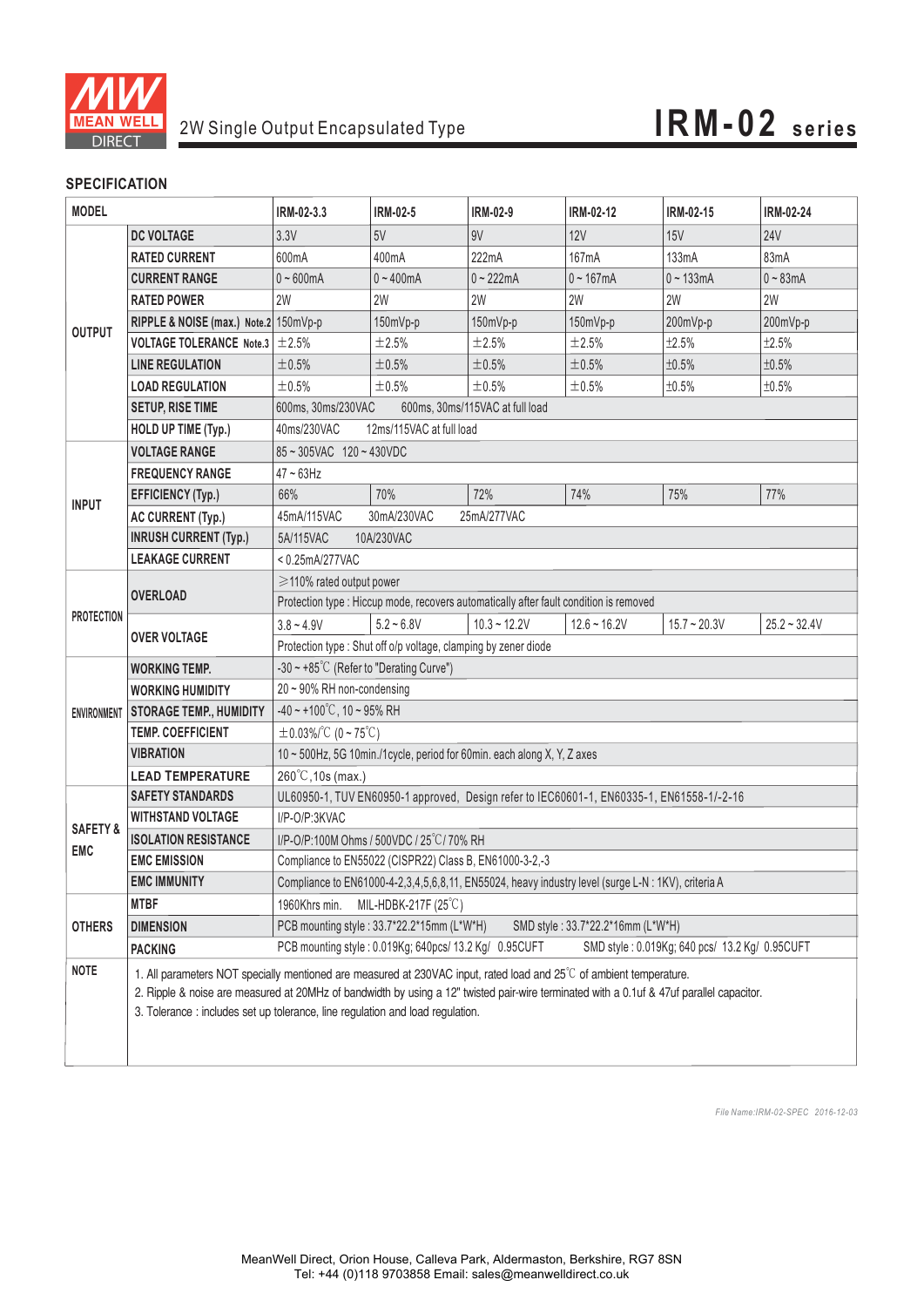

## 2W Single Output Encapsulated Type **IRM-02 series**



*File Name:IRM-02-SPEC 2016-12-03*